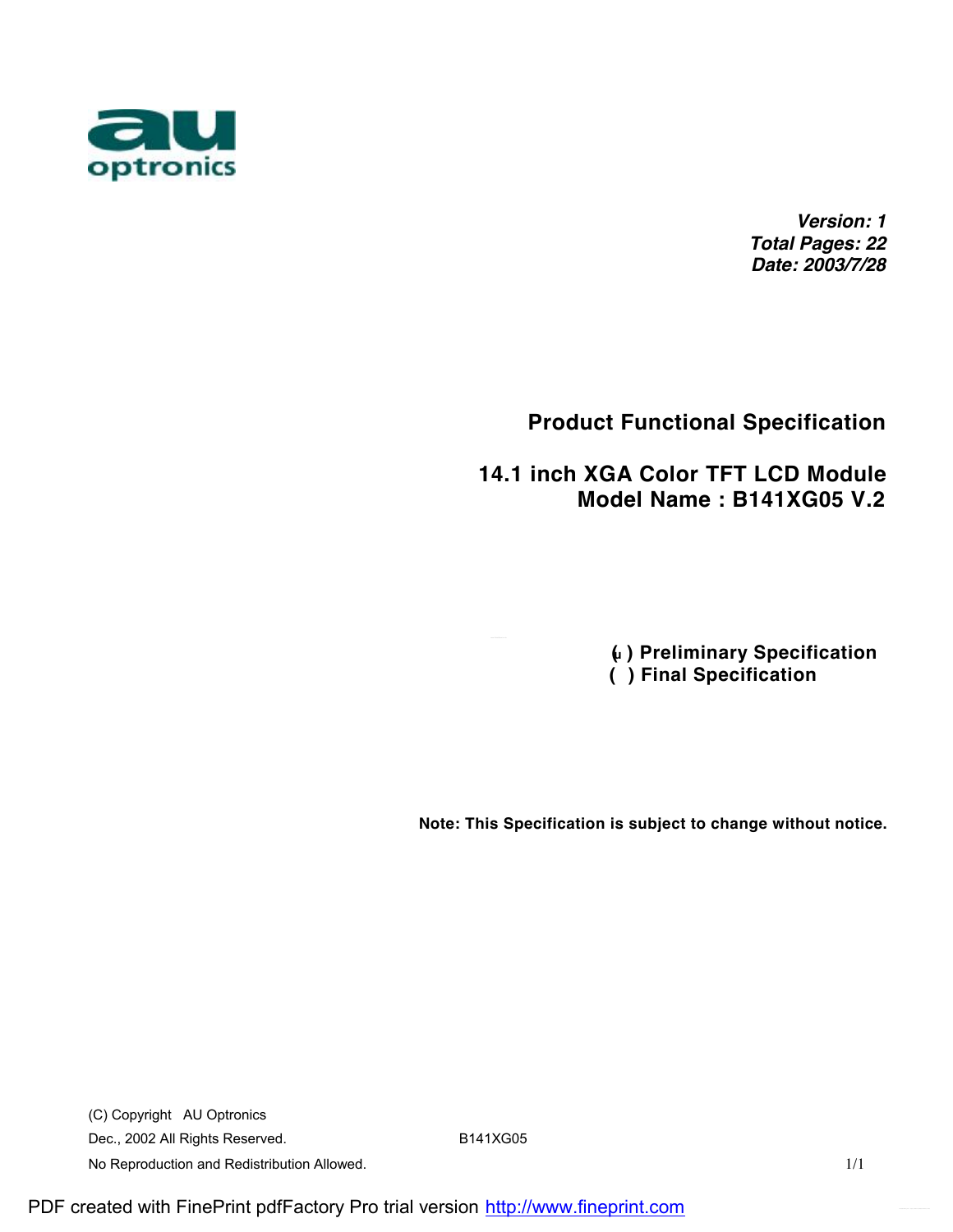# **Contents**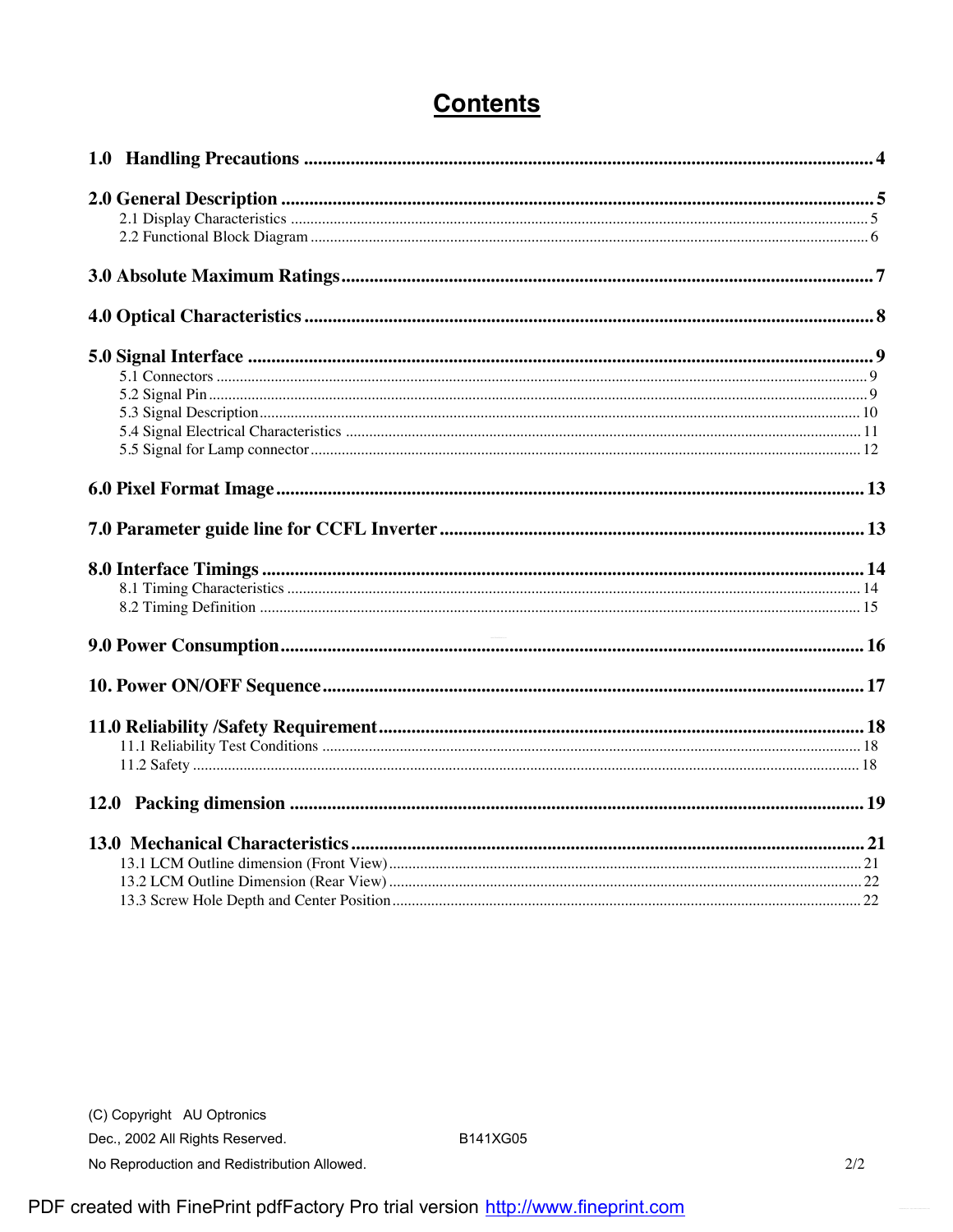# **II Record of Revision**

| Version and Date Page |     | <b>Old description</b> | New Description | <b>IRemark</b> |
|-----------------------|-----|------------------------|-----------------|----------------|
| V1. 2002/7/28         | All | <b>First Release</b>   | <b>NA</b>       |                |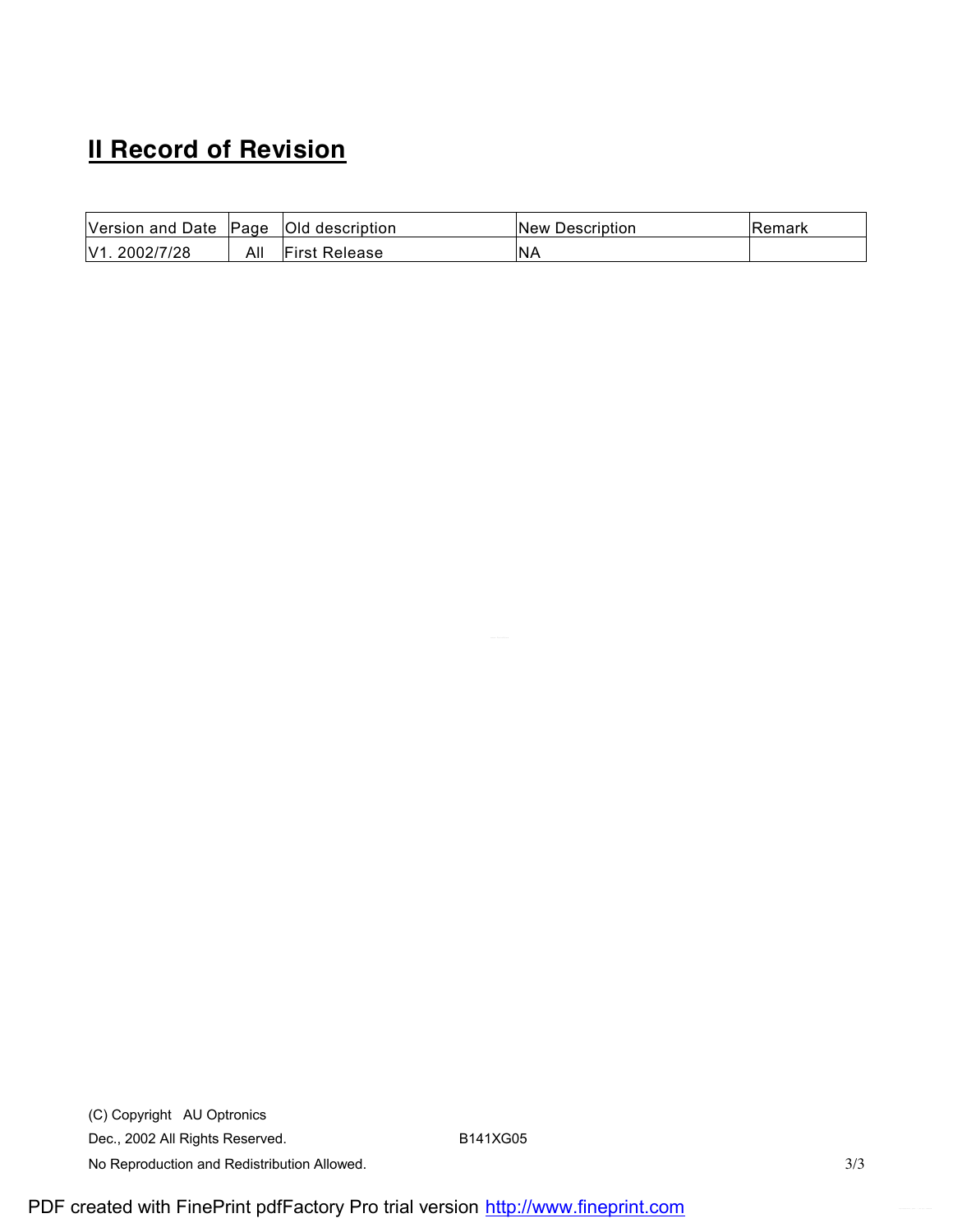# **1.0 Handling Precautions**

- 1) Do not press or scratch the surface harder than a HB pencil lead because the polarizers are very fragile and could be easily damaged.
- 2) Be sure to turn off power supply when inserting or disconnecting from input connector.
- 3) Wipe off water droplets or oil immediately. Long contact with the droplets may cause discoloration or spots.
- 4) When the panel surface is soiled, wipe it with absorbent cotton or other soft cloth.
- 5) Since the panel is made of glass, it may break or crack if dropped or bumped on hard surface.
- 6) Protect the module from static electricity and insure proper grounding when handling. Static electricity may cause damage to the CMOS Gate Array IC.
- 7) Do not disassemble the module.
- 8) Do not press the reflector sheet at the back of the module.
- 9) Avoid damaging the TFT module. Do not press the center of the CCFL Reflector when it was taken out from the packing container. Instead, press at the edge of the CCFL Reflector softly.
- 10) Do not rotate or tilt the signal interface connector of the TFT module when you insert or remove other connector into the signal interface connector.
- 11) Do not twist or bend the TFT module when installation of the TFT module into an enclosure (Notebook PC Bezel, for example). It should be taken into consideration that no bending/twisting forces are applied to the TFT module from outside when designing the enclosure. Otherwise the TFT module may be damaged.
- 12) Cold cathode fluorescent lamp in LCD contains a small amount of mercury. Please follow local regulations for disposal.
- 13) The LCD module contains a small amount of material that has no flammability grade, so it should be supplied by power complied with requirements of limited power source (2.11, IEC60950 or UL1950).
- 14) The CCFL in the LCD module is supplied with Limited Current Circuit (2.4, IEC60950 or UL1950). Do not connect the CCFL in Hazardous Voltage Circuit.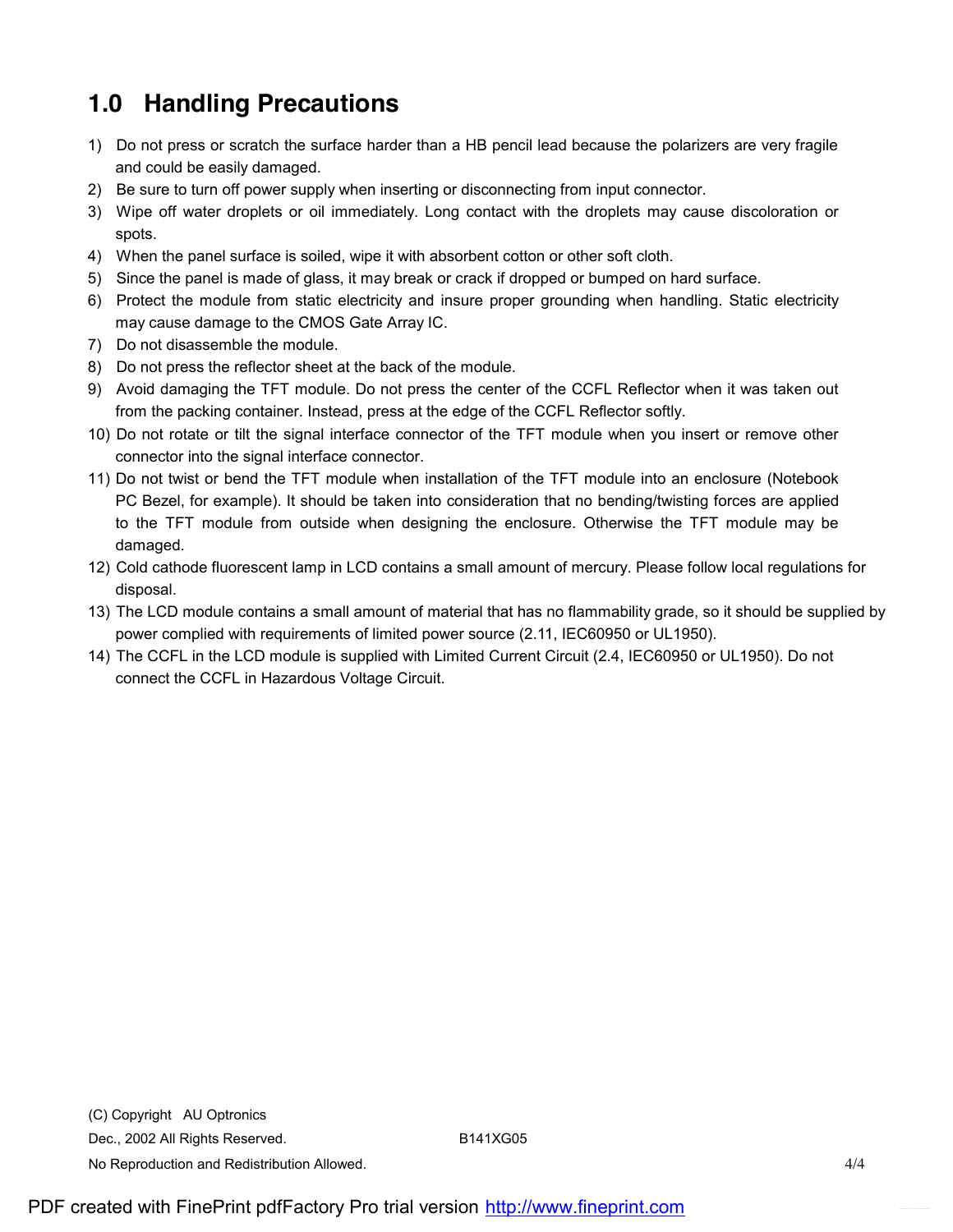# **2.0 General Description**

This specification applies to the 14.1 inch Color TFT/LCD Module B141XG08

This module is designed for a display unit of notebook style personal computer.

The screen format is intended to support the XGA (1024(H) x 768(V)) screen and 262k colors (RGB 6-bits data driver).

All input signals are LVDS interface compatible.

This module does not contain an inverter card for backlight.

### **2.1 Display Characteristics**

The following items are characteristics summary on the table under 25 ℃ condition:

| <b>ITEMS</b>                        | Unit                         | <b>SPECIFICATIONS</b>                            |
|-------------------------------------|------------------------------|--------------------------------------------------|
| Screen Diagonal                     | [mm]                         | 357(14.1")                                       |
| <b>Active Area</b>                  | $\lceil mm \rceil$           | 285.7(H) x 214.3(V)                              |
| Pixels H x V                        |                              | $1024(x3)$ x 768                                 |
| <b>Pixel Pitch</b>                  | [mm]                         | 0.279(per one triad) x 0.279                     |
| <b>Pixel Arrangement</b>            |                              | R.G.B. Vertical Stripe                           |
| Display Mode                        |                              | Normally White                                   |
| Typical White Luminance(CCFL=6.0mA) | [ $cd/m2$ ]                  | 150 Typ.(5 points average)                       |
| <b>Contrast Ratio</b>               |                              | 250: 1 Min , 300: 1 Typ                          |
| ResponseTime                        | [msec]                       | 25 Typ.                                          |
| Nominal Input Voltage VDD           | [Volt]                       | $+3.3$ Typ.                                      |
| <b>Typical Power Consumption</b>    | [Watt]                       | 5.3 Watt (w/o Inverter, All black pattern)@LCM   |
| (VDD line + VCFL line)              |                              | circuit 1.4 Watt(typ.), B/L input 3.9 Watt(typ.) |
| Weight                              | Grams                        | 400g Typ. (w/o Inverter)                         |
| <b>Physical Size</b>                | [mm]                         | 299(W) x 228(H) x 5.5(D) Max.                    |
| <b>Electrical Interface</b>         |                              | R/G/B Data, 3 Sync, Signals, Clock (4 pairs      |
|                                     |                              | LVDS)                                            |
| <b>Support Color</b>                |                              | Native 262K colors (RGB 6-bit data driver)       |
| <b>Temperature Range</b>            |                              |                                                  |
| Operating                           | $[\mathrm{^{\circ}C}]$       | 0 to $+50$                                       |
| Storage (Shipping)                  | $\mathop{\rm l{^{\circ}Cl}}$ | $-20$ to $+60$                                   |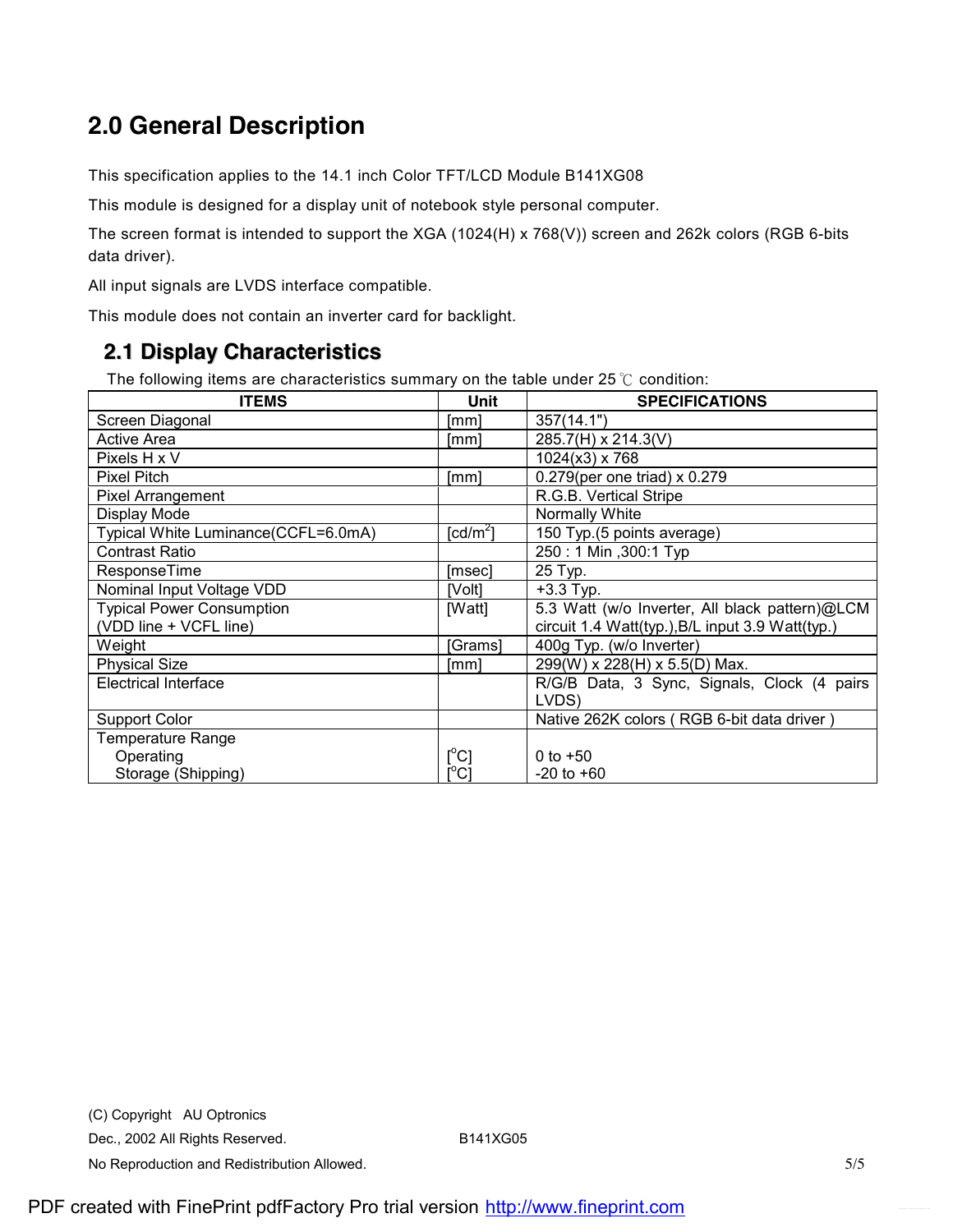### **2.2 Functional Block Diagram**

The following diagram shows the functional block of the 14.1 inches Color TFT/LCD Module:

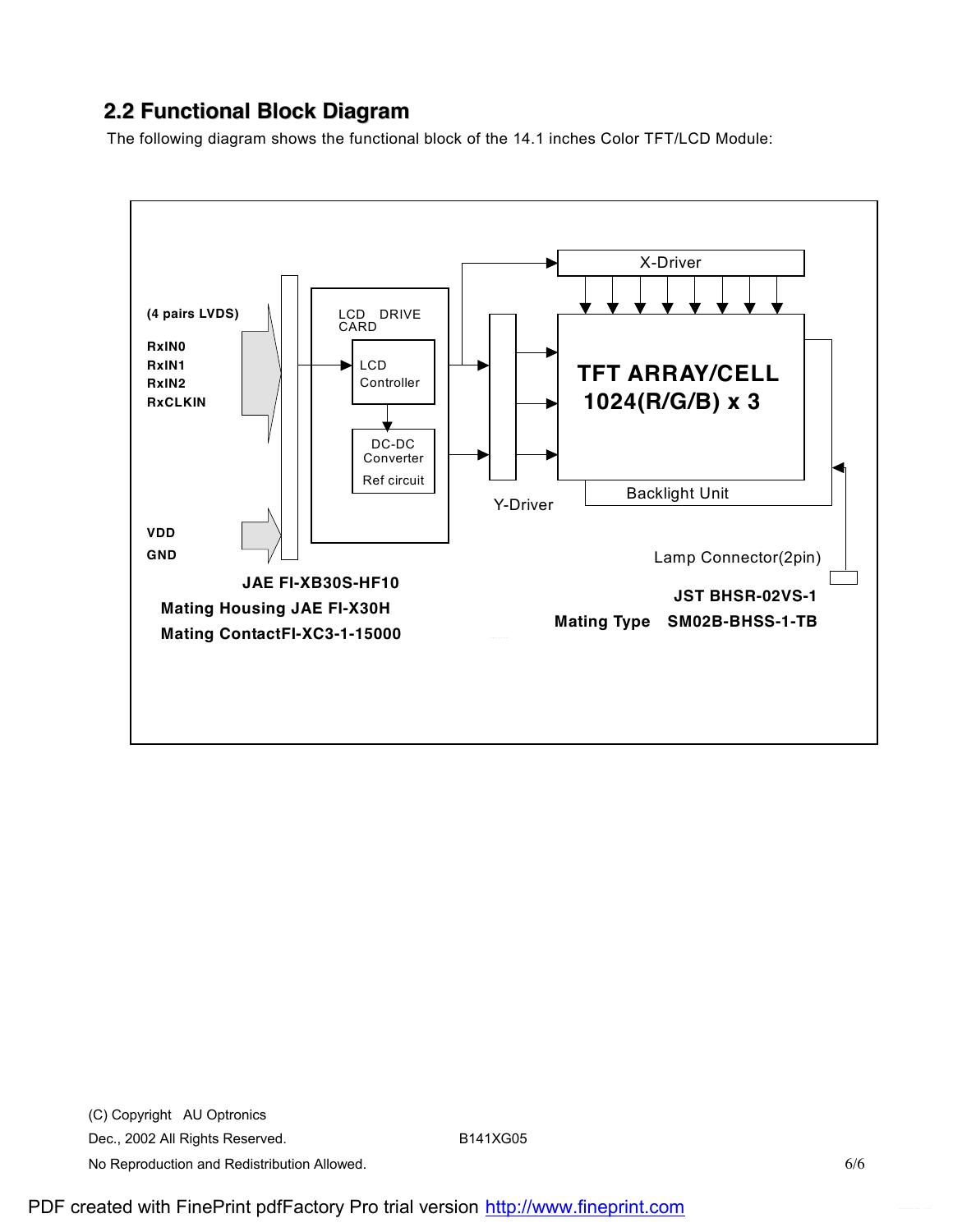# **3.0 Absolute Maximum Ratings**

| <b>Item</b>                  | <b>Symbol</b> | Min                          | <b>Max</b>          | Unit                                    | <b>Conditions</b> |
|------------------------------|---------------|------------------------------|---------------------|-----------------------------------------|-------------------|
| Logic/LCD Drive Voltage      | VDD           | $-0.3$                       | $+4.0$              | [Volt]                                  |                   |
| Input Voltage of Signal      | Vin           | $-0.3$                       | $VDD+0.3$           | [Volt]                                  |                   |
| <b>CCFL Current</b>          | <b>ICFL</b>   | $\qquad \qquad \blacksquare$ |                     | [mA] rms                                |                   |
| <b>CCFL Ignition Voltage</b> | Vs            | $\qquad \qquad \blacksquare$ | $1160(25^{\circ}C)$ | <b>Vrms</b>                             | Note 1            |
| <b>Operating Temperature</b> | TOP           | 0                            | $+50$               | $\mathsf{I}^\circ\mathsf{C} \mathsf{I}$ | Note 2            |
| <b>Operating Humidity</b>    | HOP           | 5                            | 95                  | [%RH]                                   | Note 2            |
| <b>Storage Temperature</b>   | TST           | $-20$                        | $+60$               | [°C]                                    | Note 2            |
| <b>Storage Humidity</b>      | <b>HST</b>    | 5                            | 95                  | [%RH]                                   | Note 2            |
| Vibration                    |               |                              | 2.16 10-500         | [G Hz]                                  |                   |
| Shock                        |               |                              | 240, 2              | [G ms]                                  | Half sine wave    |

Absolute maximum ratings of the module is as following:

Note 1 : Duration = 50msec

Note 2 : Maximum Wet-Bulb should be 39℃ and No condensation.

#### **Wet bulb temperature chart**

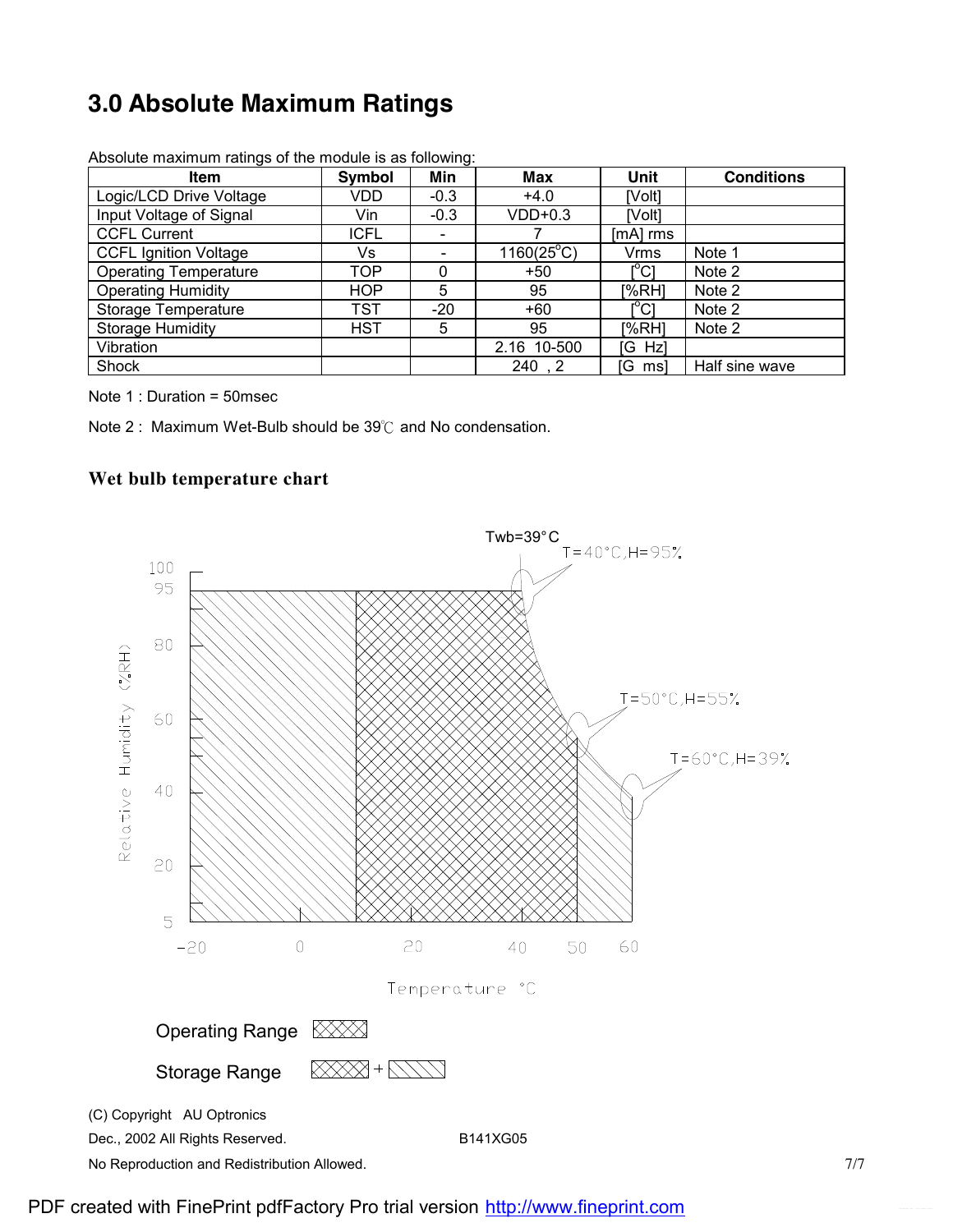# **4.0 Optical Characteristics**

| Item                                 | Unit             | <b>Conditions</b>     | Min. | Typ.  | Max.                     |
|--------------------------------------|------------------|-----------------------|------|-------|--------------------------|
| <b>Viewing Angle</b>                 | [degree]         | Horizontal<br>(Right) | 40   | 45    |                          |
|                                      | [degree]         | $CR = 10$<br>(Left)   | 40   | 45    |                          |
| <b>CR: Contrast Ratio</b>            | [degree]         | Vertical<br>(Upper)   | 10   | 15    |                          |
|                                      | [degree]         | $CR = 10$<br>(Lower)  | 30   | 35    |                          |
| Uniformity                           |                  | 5 Points              |      |       | 1.2                      |
| Uniformity                           |                  | 13 Points             |      |       | 1.5                      |
| Contrast ratio                       |                  |                       | 250  | 300   |                          |
| Response Time                        | [msec]           | Rising                |      | 15    | $\overline{\phantom{0}}$ |
|                                      | [msec]           | Falling               |      | 10    |                          |
| Color / Chromaticity                 |                  | Red x                 |      | 0.600 |                          |
| Coordinates (CIE)                    |                  | Red v                 |      | 0.340 |                          |
|                                      |                  | Green x               |      | 0.310 |                          |
|                                      |                  | Green y               |      | 0.560 |                          |
|                                      |                  | Blue x                |      | 0.150 |                          |
|                                      |                  | Blue y                |      | 0.130 |                          |
|                                      |                  | White x               |      | 0.313 |                          |
|                                      |                  | White y               |      | 0.329 |                          |
| <b>White Luminance</b><br>CCFL 6.0mA | $\text{[cd/m}^2$ | 5 points average      | 130  | 150   |                          |

The optical characteristics are measured under stable conditions as follows under 25℃ condition:

Note 1: 5 points position (Display area : 285.7mm x 214.3)



(C) Copyright AU Optronics Dec., 2002 All Rights Reserved. B141XG05 No Reproduction and Redistribution Allowed. 8/8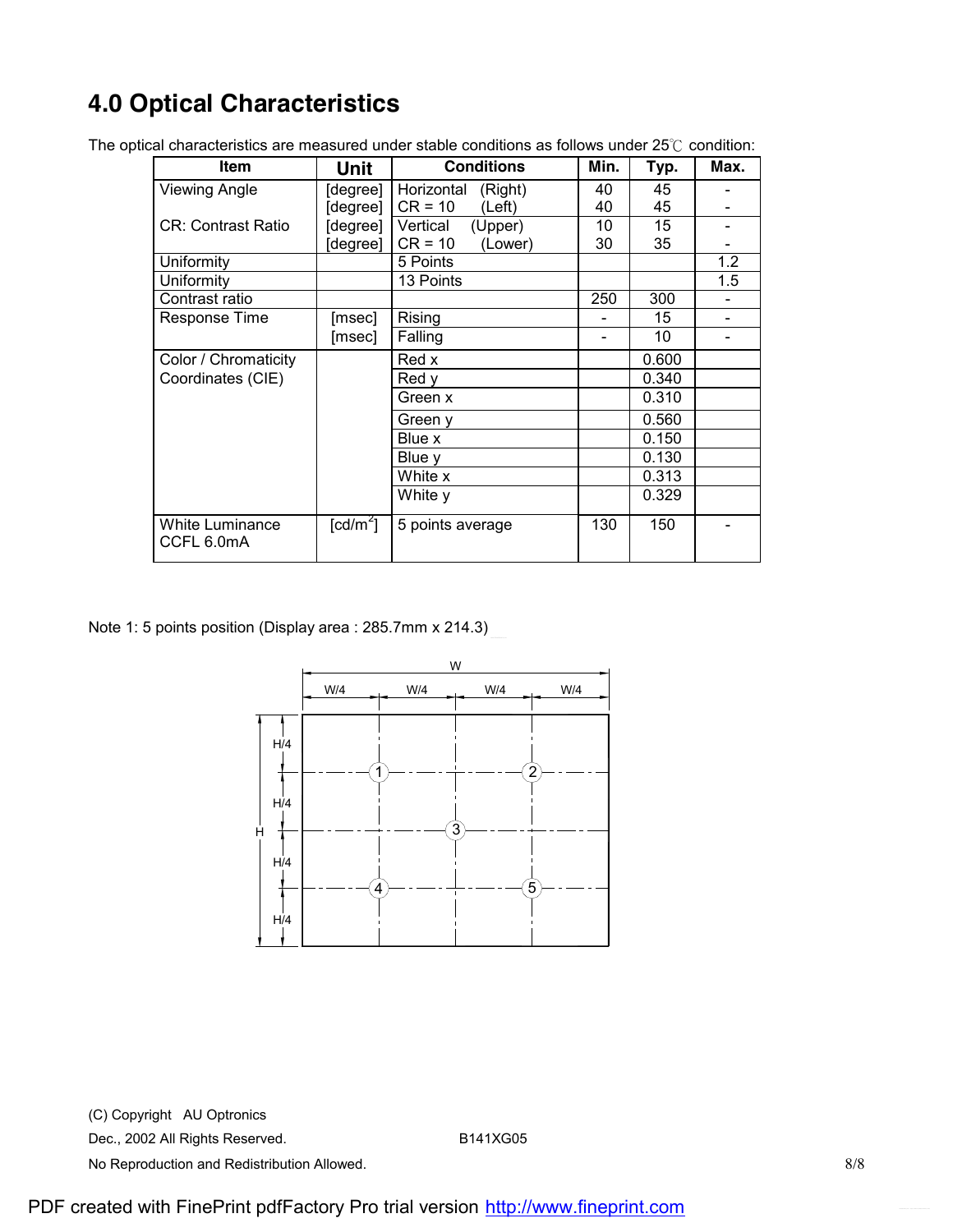

# **5.0 Signal Interface**

### **5.1 Connectors**

Physical interface is described as for the connector on module.

|                                     | <u>aa aariiraarara aha aabaarra ar aaaariiriraaamid ma ranamidd adinama ama min aa ranamidd aariibarram</u> |
|-------------------------------------|-------------------------------------------------------------------------------------------------------------|
| <b>Connector Name / Designation</b> | For Signal Connector                                                                                        |
| <b>Manufacturer</b>                 | <b>JAE</b>                                                                                                  |
| <b>Type / Part Number</b>           | FI-XB30S-HF10                                                                                               |
| <b>Mating Housing/Part Number</b>   | FI-X30H                                                                                                     |
| <b>Mating Contact/Part Number</b>   | FI-XC3-1-15000                                                                                              |
|                                     |                                                                                                             |
| <b>Connector Name / Designation</b> | For Lamp Connector                                                                                          |
| <b>Manufacturer</b>                 | <b>JST</b>                                                                                                  |
| <b>Type / Part Number</b>           | <b>BHSR-02VS-1</b>                                                                                          |
| <b>Mating Type / Part Number</b>    | SM02B-BHSS-1-TB                                                                                             |

## **5.2 Signal Pin**

| Pin# | <b>Signal Name</b> | Pin#      | <b>Signal Name</b>  |
|------|--------------------|-----------|---------------------|
|      | GND                | 2         | VDD                 |
| 3    | VDD                | 4         | <b>VEDID</b>        |
| 5    | <b>NC</b>          | 6         | CLK <sub>EDID</sub> |
|      | <b>DATAEDID</b>    | 8         | RxIN0-              |
| 9    | RxIN0+             | 10        | <b>GND</b>          |
| 11   | RxIN1-             | 12        | RxIN1+              |
| 13   | GND                | 14        | RxIN2-              |
| 15   | RxIN2+             | 16        | <b>GND</b>          |
| 17   | RxCLKIN-           | 18        | RxCLKIN+            |
| 19   | <b>GND</b>         | $20 - 30$ | <b>NC</b>           |

(C) Copyright AU Optronics

```
Dec., 2002 All Rights Reserved. B141XG05
```
No Reproduction and Redistribution Allowed. **9/9** and  $\frac{9}{9}$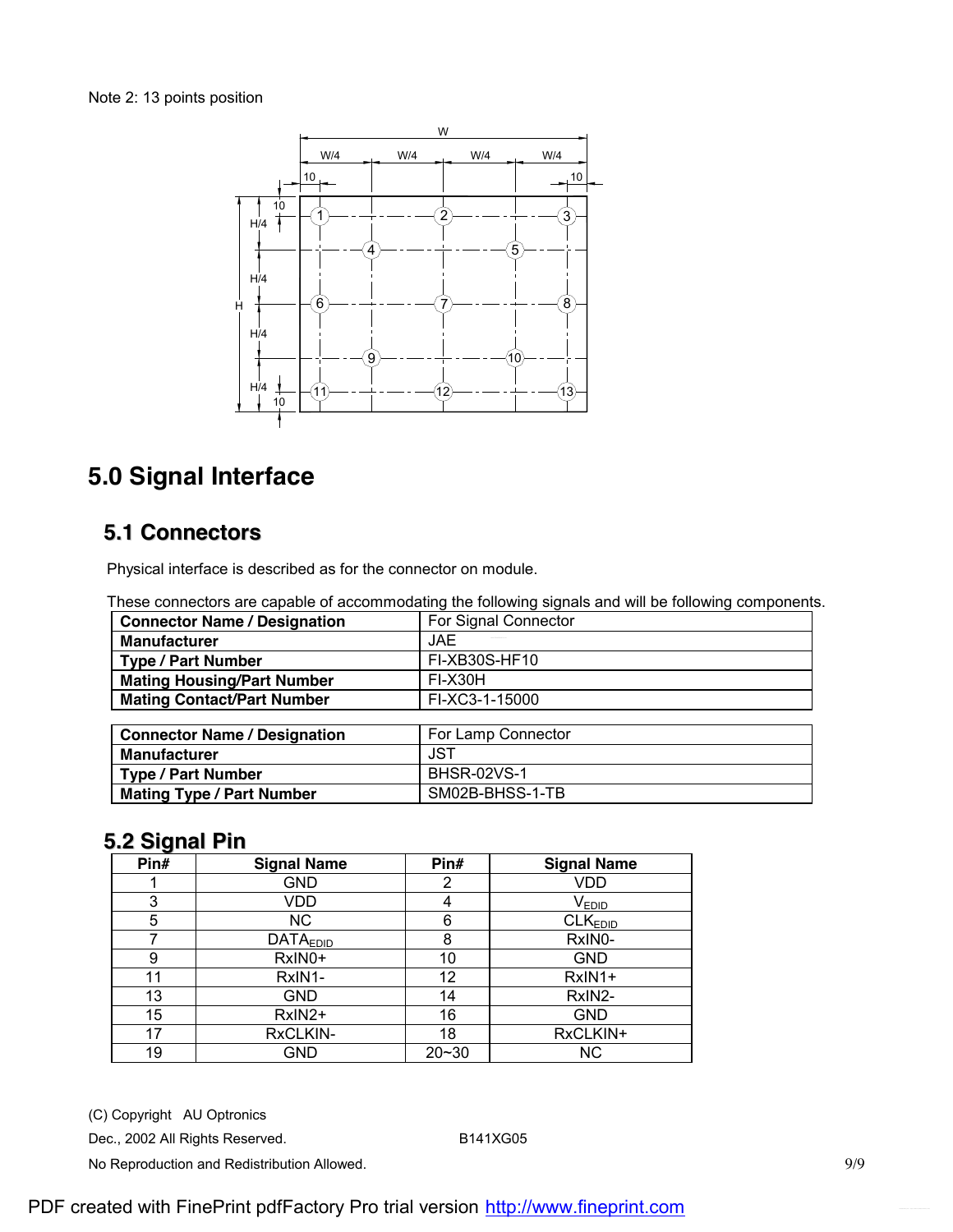### **5.3 Signal Description**

The module uses a LVDS receiver embedded in AUO's ASIC. LVDS is a differential signal technology for LCD interface and high-speed data transfer device.

| <b>Signal Name</b>         | <b>Description</b>                                              |
|----------------------------|-----------------------------------------------------------------|
| <b>VEDID</b>               | +3.3V EDID Power                                                |
| CLK <sub>EDID</sub>        | <b>EDID Clock Input</b>                                         |
| <b>DATA<sub>EDID</sub></b> | <b>EDID Data Input</b>                                          |
| RxIN0-, RxIN0+             | LVDS differential data input(Red0-Red5, Green0)                 |
| RxIN1-, RxIN1+             | LVDS differential data input(Green1-Green5, Blue0-Blue1)        |
| RxIN2-, RxIN2+             | LVDS differential data input(Blue2-Blue5, Hsync, Vsync, DSPTMG) |
| RxCLKIN-, RxCLKIN0+        | LVDS differential clock input                                   |
| <b>VDD</b>                 | +3.3V Power Supply                                              |
| <b>GND</b>                 | Ground                                                          |

**Note**: Input signals shall be in low status when VDD is off.

Internal circuit of LVDS inputs are as following.

| <b>Signal Name</b> | <b>Description</b>      |                                                             |
|--------------------|-------------------------|-------------------------------------------------------------|
| +RED5              | Red Data 5 (MSB)        | Red-pixel Data                                              |
| +RED4              | Red Data 4              | Each red pixel's brightness data consists of these 6 bits   |
| +RED3              | Red Data 3              | pixel data.                                                 |
| +RED2              | Red Data 2              |                                                             |
| +RED1              | Red Data 1              |                                                             |
| +RED0              | Red Data 0 (LSB)        |                                                             |
|                    | <b>Red-pixel Data</b>   |                                                             |
| +GREEN 5           | Green Data 5 (MSB)      | Green-pixel Data                                            |
| +GREEN 4           | Green Data 4            | Each green pixel's brightness data consists of these 6 bits |
| +GREEN 3           | Green Data 3            | pixel data.                                                 |
| +GREEN 2           | Green Data 2            |                                                             |
| +GREEN 1           | Green Data 1            |                                                             |
| +GREEN 0           | Green Data 0 (LSB)      |                                                             |
|                    | <b>Green-pixel Data</b> |                                                             |
| +BLUE 5            | Blue Data 5 (MSB)       | <b>Blue-pixel Data</b>                                      |
| +BLUE 4            | Blue Data 4             | Each blue pixel's brightness data consists of these 6 bits  |
| +BLUE 3            | Blue Data 3             | pixel data.                                                 |
| +BLUE 2            | <b>Blue Data 2</b>      |                                                             |
| +BLUE 1            | Blue Data 1             |                                                             |
| +BLUE 0            | Blue Data 0 (LSB)       |                                                             |
|                    | <b>Blue-pixel Data</b>  |                                                             |
| -DTCLK             | <b>Data Clock</b>       | The typical frequency is 65.0 MHz. The signal is used to    |
|                    |                         | strobe the pixel data and DSPTMG signals. All pixel data    |
|                    |                         | shall be valid at the falling edge when the DSPTMG signal   |
|                    |                         | is high.                                                    |
| <b>DSPTMG</b>      | <b>Display Timing</b>   | This signal is strobed at the falling edge of               |
|                    |                         | -DTCLK. When the signal is high, the pixel data shall be    |
|                    |                         | valid to be displayed.                                      |
| <b>VSYNC</b>       | <b>Vertical Sync</b>    | The signal is synchronized to -DTCLK.                       |
| <b>HSYNC</b>       | <b>Horizontal Sync</b>  | The signal is synchronized to -DTCLK.                       |

**Note:** Output signals from any system shall be low or Hi-Z state when VDD is off.

(C) Copyright AU Optronics Dec., 2002 All Rights Reserved. B141XG05 No Reproduction and Redistribution Allowed. 10/10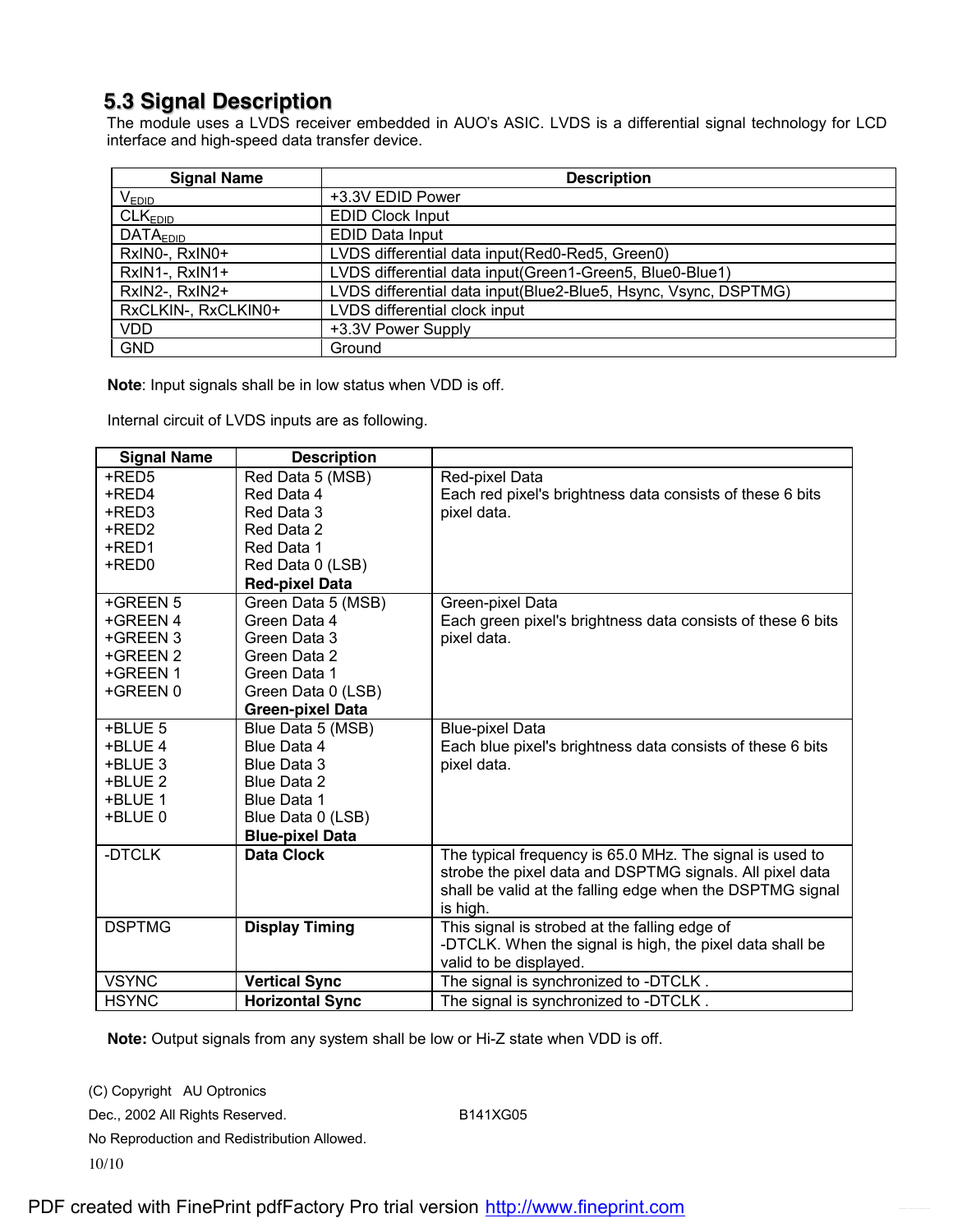## **5.4 Signal Electrical Characteristics**

Input signals shall be in low status when VDD is off.

It is recommended to refer the specifications of SN75LVDS86DGG (Texas Instruments) in detail.

Signal electrical characteristics are as follows;

| <b>Parameter</b> | <b>Condition</b>        | Min  | Max | Unit |
|------------------|-------------------------|------|-----|------|
|                  | Differential Input High |      |     |      |
| Vth              | Voltage(Vcm=+1.2V)      |      | 100 | Im∨  |
|                  | Differential Input Low  |      |     |      |
| Vtl              | Voltage(Vcm=+1.2V)      | -100 |     | Im∨  |

(C) Copyright AU Optronics Dec., 2002 All Rights Reserved. B141XG05 No Reproduction and Redistribution Allowed. 11/11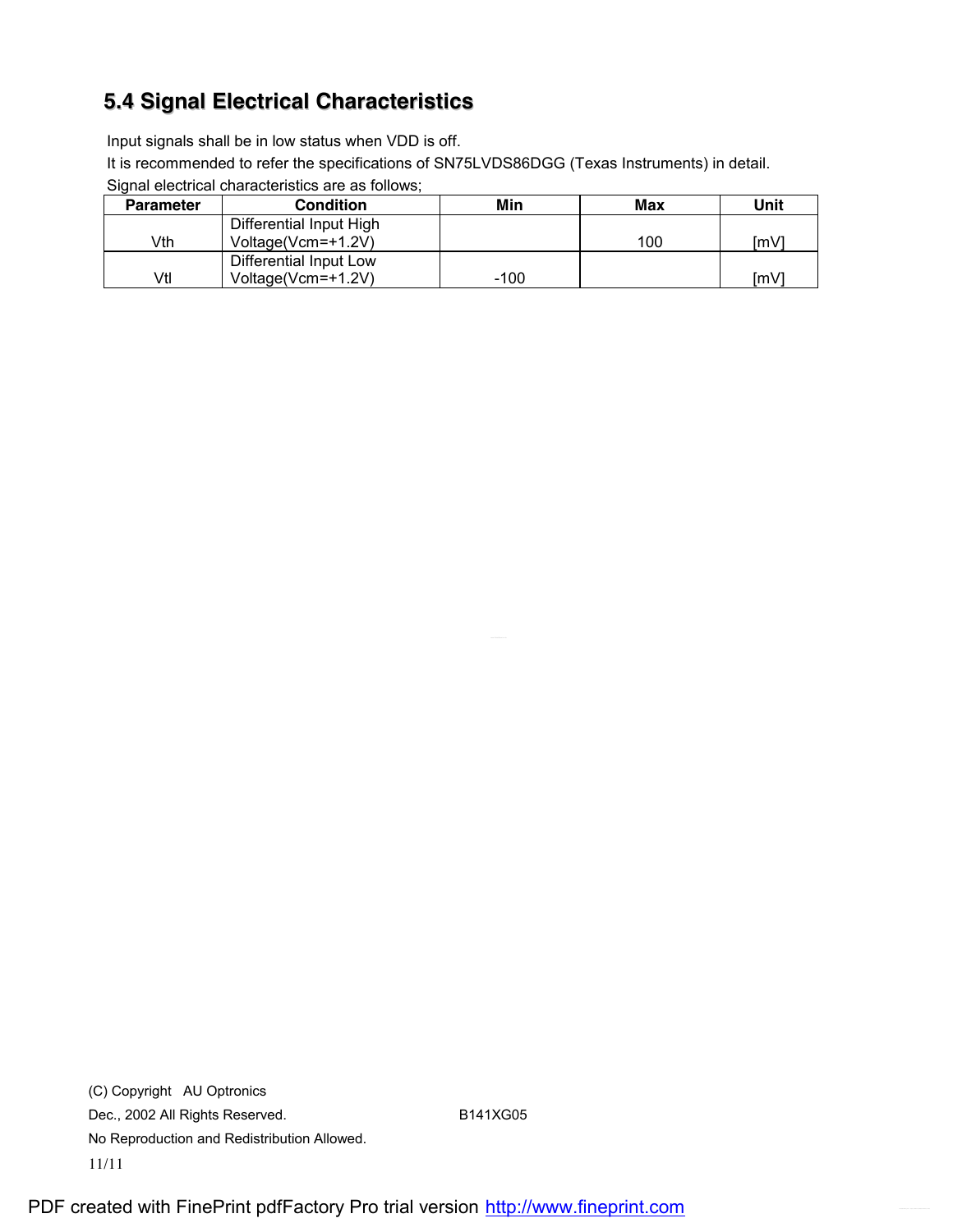LVDS Macro AC characteristics are as follows:

|                       | Min.  | Max.  |
|-----------------------|-------|-------|
| Clock Frequency (F)   | 50MHz | 67MHz |
| Data Setup Time (Tsu) | 600ps |       |
| Data Hold Time (Thd)  | 600ps |       |



## **5.5 Signal for Lamp connector**

| Pin # | <b>Signal Name</b> |  |  |  |  |  |  |
|-------|--------------------|--|--|--|--|--|--|
|       | Lamp High Voltage  |  |  |  |  |  |  |
|       | Lamp Low Voltage   |  |  |  |  |  |  |

(C) Copyright AU Optronics Dec., 2002 All Rights Reserved. B141XG05 No Reproduction and Redistribution Allowed. 12/12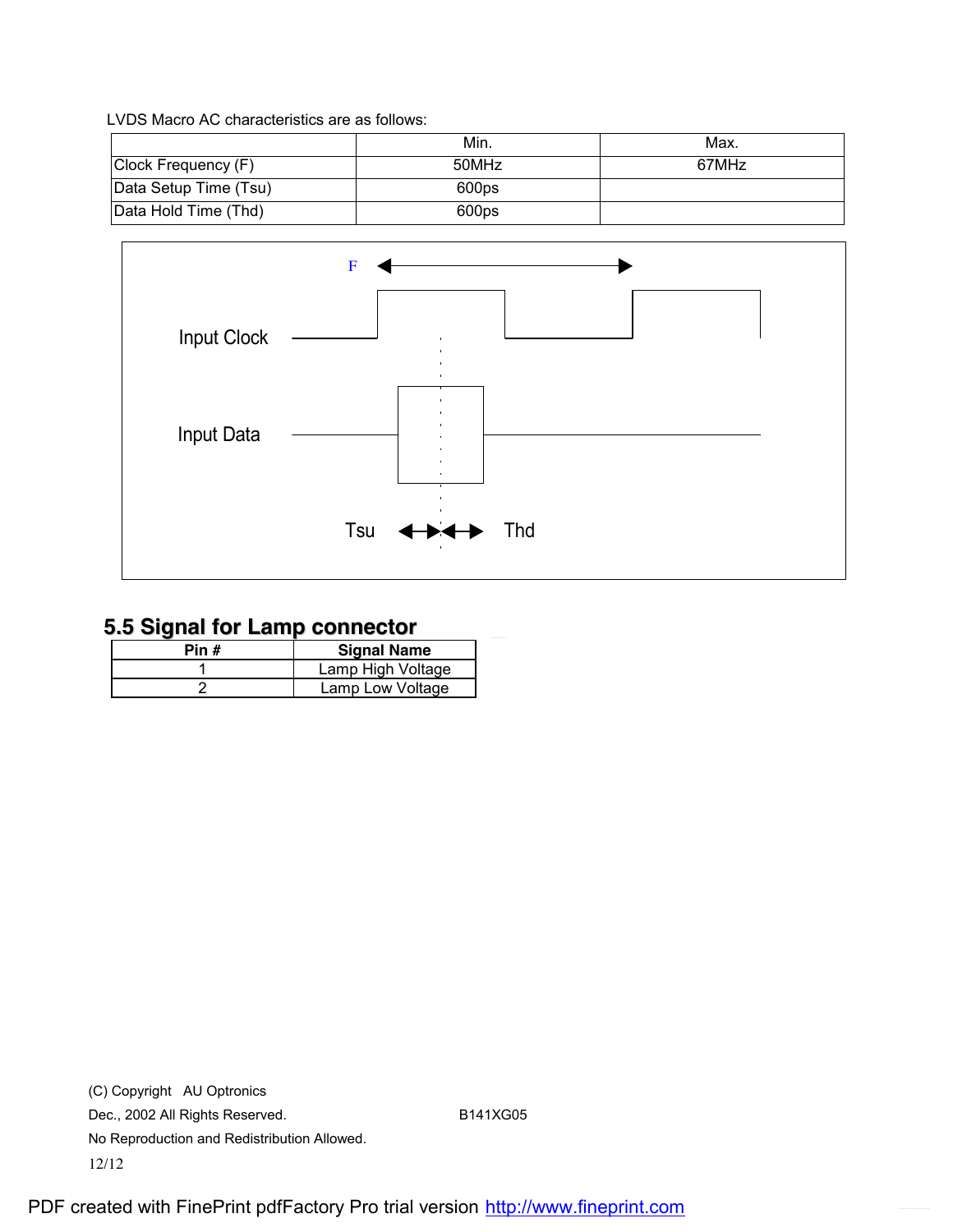# **6.0 Pixel Format Image**

|            |   | 0       |     | $\mathbf{1}$   |     |  |  |  |              |                |   | 1022 1023 |     |              |
|------------|---|---------|-----|----------------|-----|--|--|--|--------------|----------------|---|-----------|-----|--------------|
| 1st Line   | R | G       | B R | $\overline{G}$ | B   |  |  |  | $\mathsf{R}$ | G              | B | R         | G   | $\mathsf{B}$ |
|            |   |         |     |                |     |  |  |  |              | ٠              |   |           |     |              |
|            |   |         |     |                |     |  |  |  |              | ٠<br>٠         |   |           |     |              |
|            |   |         |     |                |     |  |  |  |              | $\bullet$<br>٠ |   |           |     |              |
|            |   |         |     | ٠              |     |  |  |  |              | $\bullet$      |   |           |     |              |
|            |   |         |     |                |     |  |  |  |              |                |   |           |     |              |
| 768th Line |   | R G B R |     |                | G B |  |  |  | R            |                |   | $G$ B $R$ | G B |              |

Following figure shows the relationship of the input signals and LCD pixel format.

## **7.0 Parameter guide line for CCFL Inverter**

| <b>Parameter</b>                | Min | <b>DP-1</b> | Max  | <b>Units</b>           | <b>Condition</b>    |
|---------------------------------|-----|-------------|------|------------------------|---------------------|
| White Luminance                 |     |             |      |                        |                     |
| 5 points average                | 170 | 200         |      | $\lceil cd/m^2 \rceil$ | $(Ta=25^{\circ}C)$  |
| CCFL current(ICFL)              | 3.0 | 6.0         | 7.0  | $[mA]$ rms             | $(Ta=25^{\circ}$ C) |
|                                 |     |             |      |                        | Note 2              |
| CCFL Frequency(FCFL)            | 50  | 60          | 70   | [KHz]                  | $(Ta=25^{\circ}C)$  |
|                                 |     |             |      |                        | Note 3              |
| CCFL Ignition Voltage(Vs)       |     |             | 1500 | [Volt] rms             | $(Ta=0^{\circ}C)$   |
|                                 |     |             |      |                        | Note 4              |
| <b>CCFL Voltage (Reference)</b> |     | 650         |      | [Volt] rms             | $(Ta=25^{\circ}C)$  |
| (VCFL)                          |     |             |      |                        | Note 5              |
| <b>CCFL Power consumption</b>   |     | 3.9         |      | [Watt]                 | $(Ta=25^{\circ}C)$  |
| (PCFL)                          |     |             |      |                        | Note 5              |

**Note 1**: DP-1 are AUO recommended Design Points.

\*1 All of characteristics listed are measured under the condition using the AUO Test inverter.

\*2 In case of using an inverter other than listed, it is recommended to check the inverter carefully. Sometimes, interfering noise stripes appear on the screen, and substandard luminance or flicker at low power may happen.

(C) Copyright AU Optronics

Dec., 2002 All Rights Reserved. B141XG05

No Reproduction and Redistribution Allowed.

13/13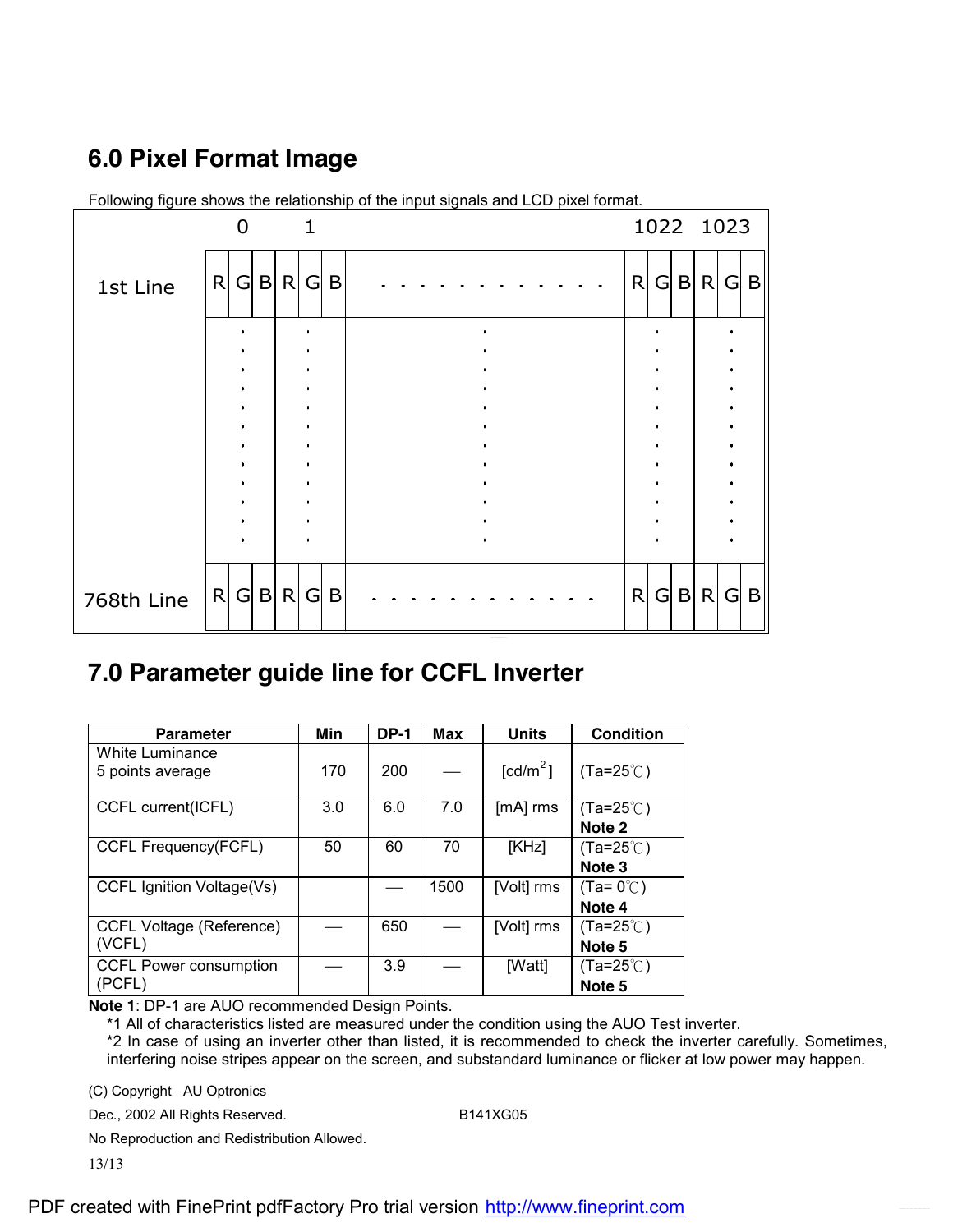\*3 In designing an inverter, it is suggested to check safety circuit ver carefully. Impedance of CCFL, for instance, becomes more than 1 [M ohm] when CCFL is damaged.

\*4 Generally, CCFL has some amount of delay time after applying start-up voltage. It is recommended to keep on applying start-up voltage for 1 [Sec] until discharge.

\*5 The CCFL inverter operating frequency must be carefully chosen so that no interfering noise stripes on the screen were induced.

\*6 Reducing CCFL current increases CCFL discharge voltage and generally increases CCFL discharge frequency. So all the parameters of an inverter should be carefully designed so as not to produce too much leakage current from high-voltage output of the inverter.

**Note 2**: It should be employed the inverter, which has "Duty Dimming", if ICCFL is less than 4mA.

- **Note 3**: The CCFL inverter operating frequency should be carefully determined to avoid interference between inverter and TFT LCD.
- Note 4: The inverter open voltage should be designed larger than the lamp starting voltage at T=0<sup>o</sup>C, otherwise backlight may be blinking for a moment after turning on or not be able to turn on. The open voltage should be measured after ballast capacitor. If an inverter has shutdown function it should keep its open voltage. for longer than 1 second even if lamp connector is open.
- **Note 5**: Calculator value for reference (ICFL×VCFL=PCFL)

## 8.0 Interface Timings

Basically, interface timings should match the VESA 1024x768 /60Hz (VG901101) manufacturing guide line timing.

| Symbol     | <b>Description</b>     | Min            | <b>Typ</b> | <b>Max</b> | Unit   |
|------------|------------------------|----------------|------------|------------|--------|
| fdck       | <b>DTCLK Frequency</b> |                | 65.00      |            | [MHz]  |
| tck        | DTCLK cycle time       |                | 15.38      |            | [nsec] |
| tx         | X total time           | 1206           | 1344       | 2047       | [tck]  |
| tacx       | X active time          | 129            | 1024       |            | [tck]  |
| tbkx       | X blank time           | 90             | 320        |            | [tck]  |
| Hsync      | H frequency            |                | 48.363     |            | [KHz]  |
| <b>Hsw</b> | H-Sync width           | $\overline{2}$ | 136        |            | [tck]  |
| Hbp        | H back porch           |                | 160        |            | [tck]  |
| Hfp        | H front porch          | $\Omega$       | 24         |            | [tck]  |
| ty         | Y total time           | 771            | 806        | 1023       | [tx]   |
| tacy       | Y active time          |                | 768        |            | [tx]   |
| Vsync      | Frame rate             | (55)           | 60         | 61         | [Hz]   |
| Vw         | V-sync Width           |                | 6          |            | [tx]   |
| Vfp        | V-sync front porch     |                | 3          |            | [tx]   |
| Vbp        | V-sync back porch      | 7              | 29         | 63         | [tx]   |

#### **8.1 Timing Characteristics**

**Note:** Hsw(H-sync width) + Hbp(H-sync back porch) should be less than 515 tck.

(C) Copyright AU Optronics Dec., 2002 All Rights Reserved. B141XG05 No Reproduction and Redistribution Allowed. 14/14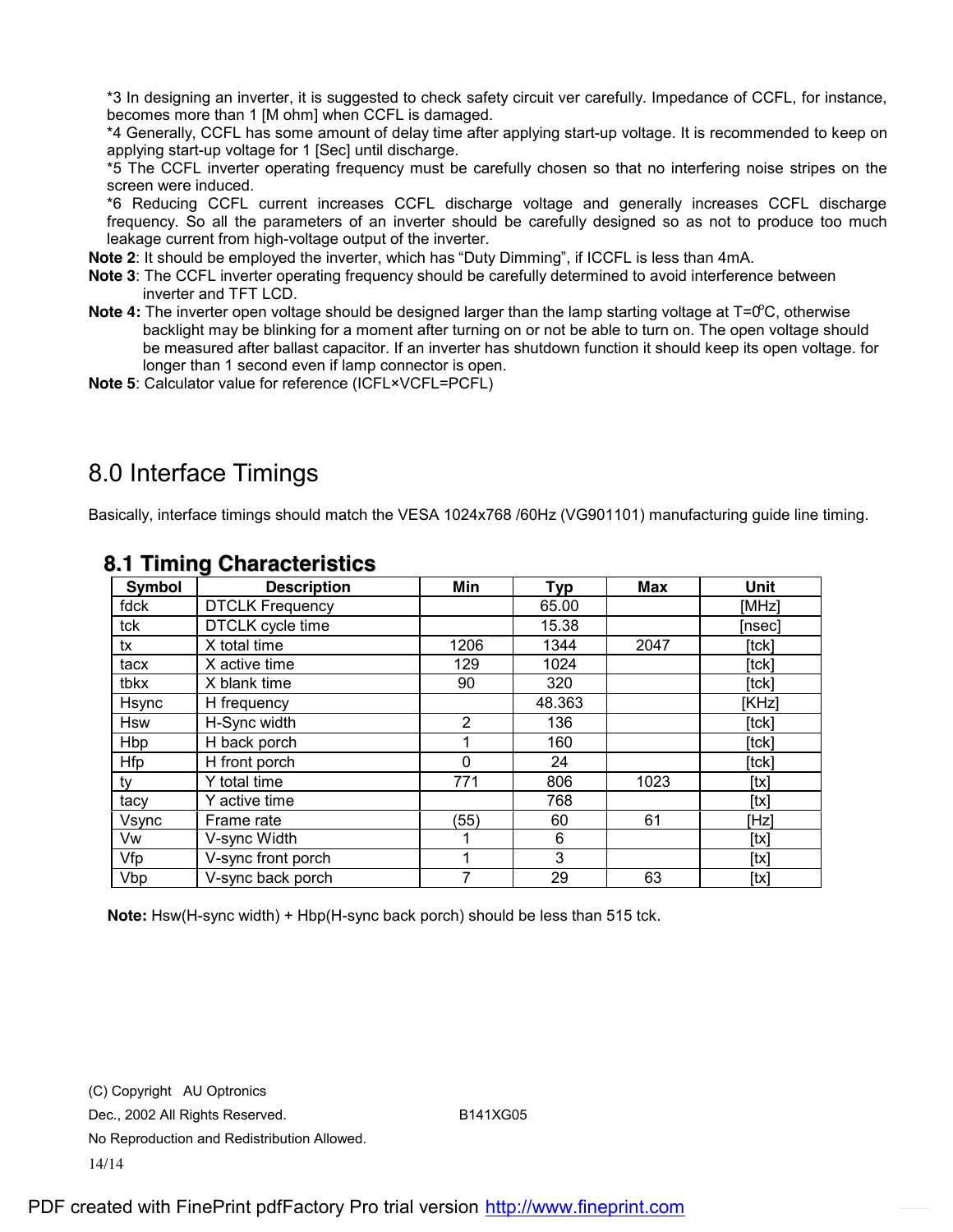## **8.2 Timing Definition**



(C) Copyright AU Optronics Dec., 2002 All Rights Reserved. B141XG05 No Reproduction and Redistribution Allowed. 15/15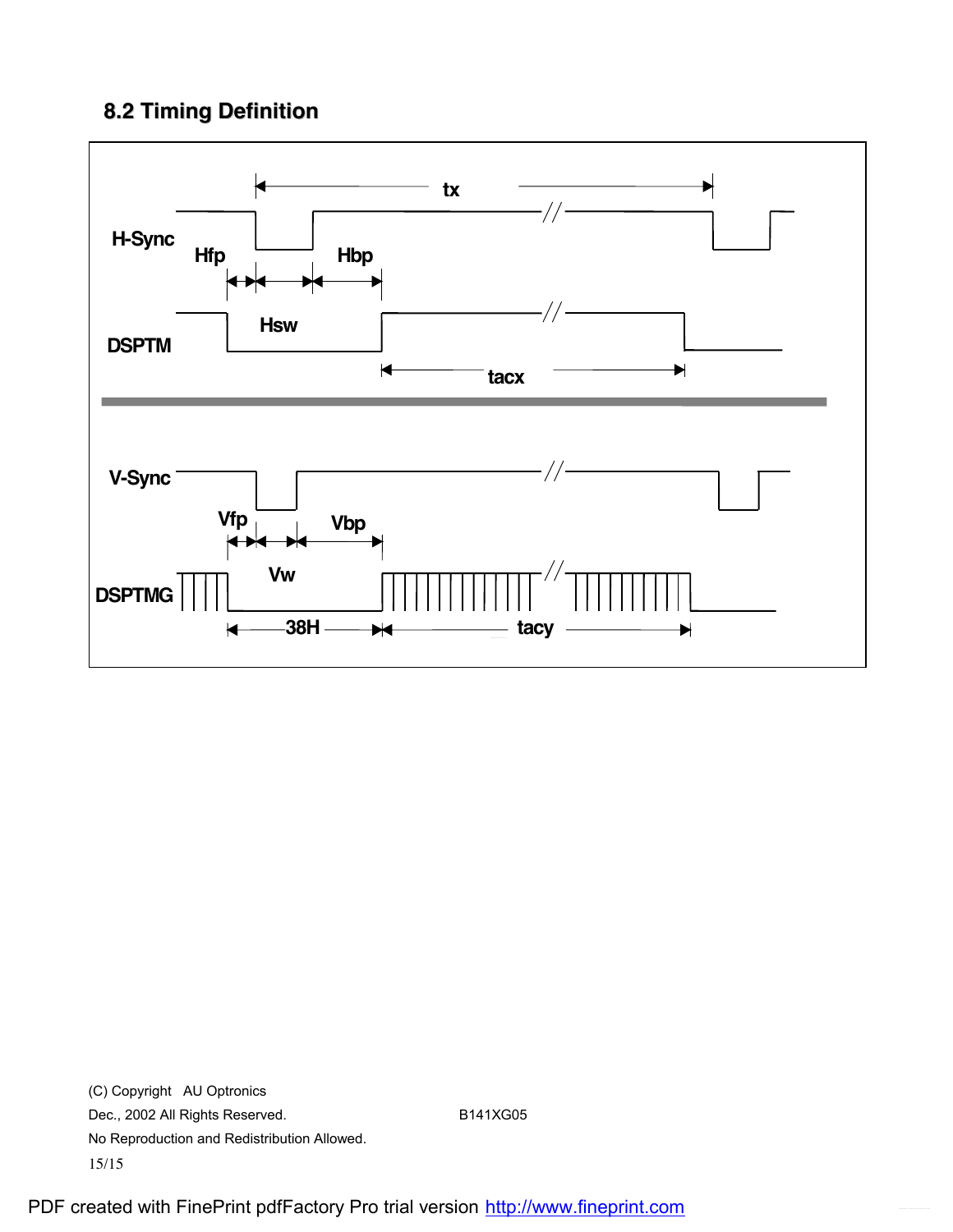# **9.0 Power Consumption**

Input power specifications are as follows;

| <b>Symbol</b>                                      | <b>Parameter</b>                                                                                   | Min | <b>Typ</b> | <b>Max</b> | <b>Units</b>  | <b>Condition</b>                            |  |  |
|----------------------------------------------------|----------------------------------------------------------------------------------------------------|-----|------------|------------|---------------|---------------------------------------------|--|--|
| <b>Module</b>                                      |                                                                                                    |     |            |            |               |                                             |  |  |
| <b>VDD</b>                                         | Logic/LCD Drive<br>Voltage                                                                         | 3.0 | 3.3        | 3.6        | [Volt]        | Load Capacitance 20uF                       |  |  |
| <b>PDD</b>                                         | <b>VDD Power</b>                                                                                   |     | 1.4        |            | [Watt]        | All Black Pattern                           |  |  |
| PDD Max                                            | VDD Power max                                                                                      |     |            | 1.65       | [Watt]        | Max Pattern <b>Note</b>                     |  |  |
| IDD                                                | <b>IDD Current</b>                                                                                 |     | 350        |            | mA            | 64 Grayscale Pattern                        |  |  |
| <b>IDD Max</b>                                     | <b>IDD Current max</b>                                                                             |     |            | 450        | mA            | Vertical stripe line Pattern<br><b>Note</b> |  |  |
| VDDrp                                              | Allowable<br>Logic/LCD Drive<br>Ripple Voltage                                                     |     |            | 100        | [mV]<br>p-p   |                                             |  |  |
| <b>VDDns</b>                                       | Allowable<br>Logic/LCD Drive<br><b>Ripple Noise</b>                                                |     |            | 100        | [mV]<br>p-p   |                                             |  |  |
| Lamp                                               |                                                                                                    |     |            |            |               |                                             |  |  |
| <b>ICFL</b>                                        | <b>CCFL current</b>                                                                                | 3.0 | 6.0        | 7.0        | [mA]<br>rms   | $(Ta=25^{\circ}C)$                          |  |  |
| <b>VCFL</b>                                        | <b>CCFL Voltage</b><br>(Reference)                                                                 |     | 650        |            | [Volt]<br>rms | $(Ta=25^{\circ}C)$                          |  |  |
| <b>PCFL</b>                                        | <b>CCFL Power</b><br>consumption                                                                   |     | 3.9        |            | [Watt]        | $(Ta=25^{\circ}C)$                          |  |  |
| <b>Power</b><br><b>Total</b><br><b>Consumption</b> | 5.3 Watt (w/o Inverter, All black pattern)@LCM circuit 1.4 Watt(typ.), B/L input 3.9<br>Watt(typ.) |     |            |            |               |                                             |  |  |

**Note : VDD=3.3V** 

(C) Copyright AU Optronics Dec., 2002 All Rights Reserved. B141XG05 No Reproduction and Redistribution Allowed. 16/16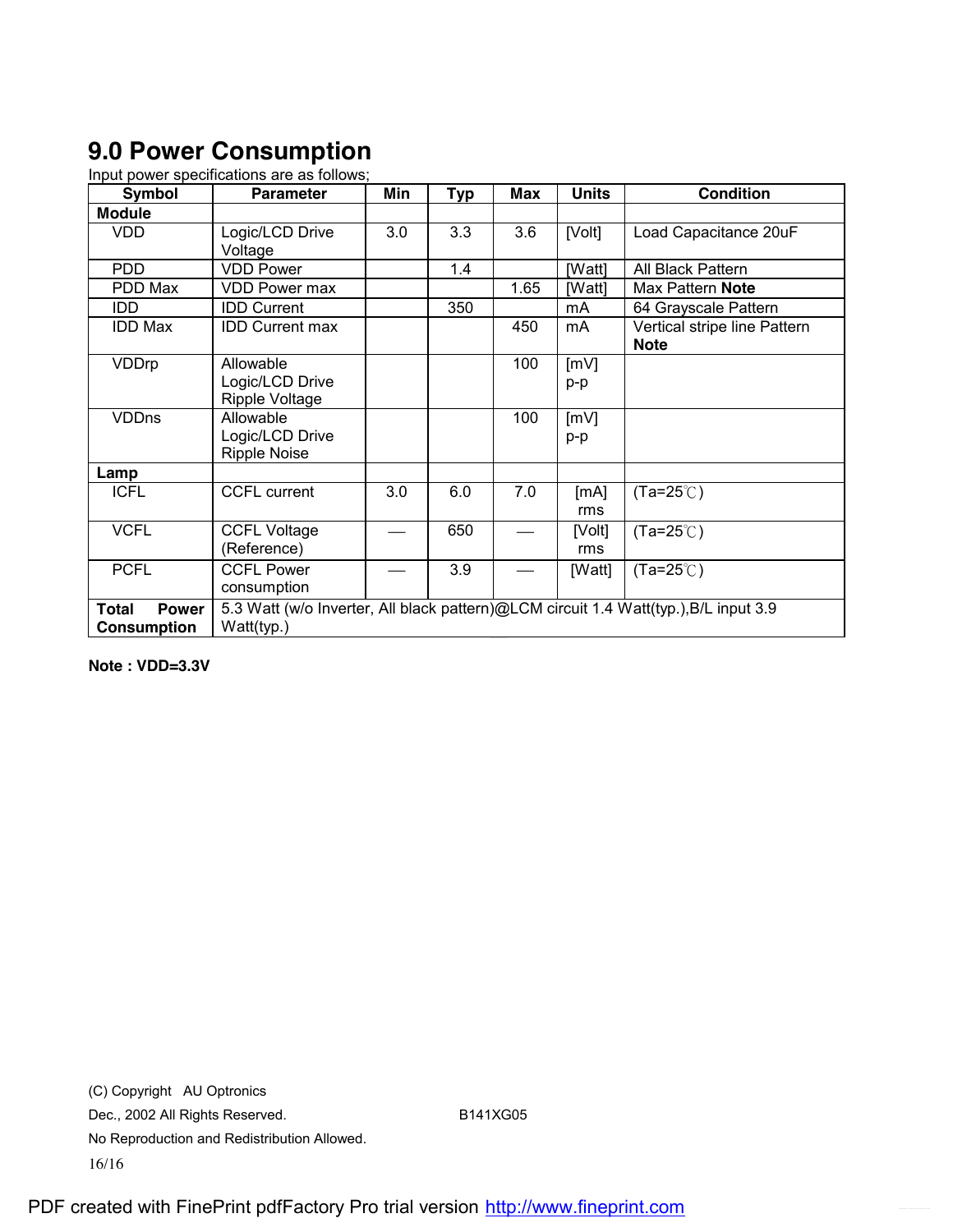## **10. Power ON/OFF Sequence**

VDD power and lamp on/off sequence is as follows. Interface signals are also shown in the chart. Signals from any system shall be Hi-Z state or low level when VDD is off.

Sequence of Power-on/off and signal-on/off



Apply the lamp voltage within the LCD operating range. When the backlight turns on before the LCD operation or the LCD turns off before the backlight turns off, the display may momentarily become abnormal.

(C) Copyright AU Optronics Dec., 2002 All Rights Reserved. B141XG05 No Reproduction and Redistribution Allowed. 17/17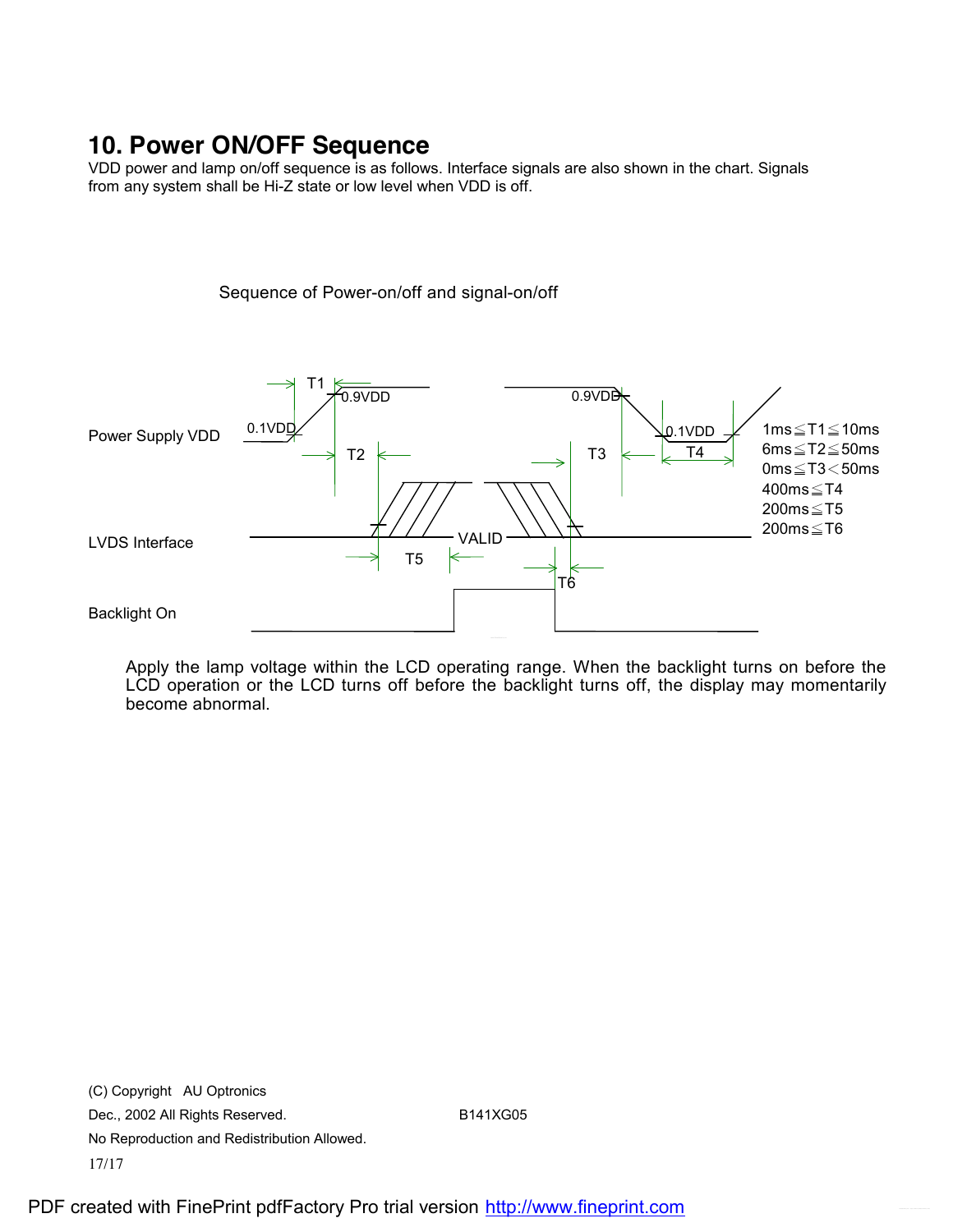## **11.0 Reliability /Safety Requirement**

| Items                             | <b>Required Condition</b>                                                                                                          |  |  |  |  |  |
|-----------------------------------|------------------------------------------------------------------------------------------------------------------------------------|--|--|--|--|--|
| <b>Temperature Humidity Bias</b>  | 40℃/90%,300Hr                                                                                                                      |  |  |  |  |  |
| <b>High Temperature Operation</b> | 50℃/Dry,300Hr                                                                                                                      |  |  |  |  |  |
| Low Temperature Operation         | 0°C,500Hr                                                                                                                          |  |  |  |  |  |
| Continuous Life                   | 25°C, 2000 hours                                                                                                                   |  |  |  |  |  |
| On/Off Test                       | ON/30 sec. OFF/30sec., 30,000 cycles                                                                                               |  |  |  |  |  |
| <b>Hot Storage</b>                | 60℃/40% RH ,240 hours                                                                                                              |  |  |  |  |  |
| Cold Storage                      | 20℃/50% RH ,240 hours                                                                                                              |  |  |  |  |  |
| <b>Thermal Shock Test</b>         | -20℃/30 min ,60℃/30 min 100cycles                                                                                                  |  |  |  |  |  |
| <b>Hot Start Test</b>             | 50°C/1 Hr min. power on/off per 5 minutes, 5 times                                                                                 |  |  |  |  |  |
| <b>Cold Start Test</b>            | 0°C/1 Hr min. power on/off per 5 minutes, 5 times                                                                                  |  |  |  |  |  |
| Shock Test (Non-Operating)        | 240G, 2ms, Half-sine wave                                                                                                          |  |  |  |  |  |
| Vibration Test (Non-Operating)    | Sinusoidal vibration, 1.5G zero-to-peak, 10 to 500 Hz,<br>octave/minute in each of three<br>mutually<br>0.5<br>perpendicular axes. |  |  |  |  |  |
| <b>ESD</b>                        | Contact: operation $\pm$ 8KV / non-operation $\pm$ 10KV<br>Air: operation ±15KV / non-operation ±20KV                              |  |  |  |  |  |
| <b>Altitude Test</b>              | 10000 ft / operation / 8Hr<br>30000ft / non-operation / 24r                                                                        |  |  |  |  |  |
| Maximum Side Mount Torque         | $2.5$ kgf.cm.                                                                                                                      |  |  |  |  |  |

### **11.1 Reliability Test Conditions**

CCFL Life : 10,000 hours minimum

MTBF(Excluding the CCFL) : 30,000 hours with a confidence level 90%

### 11.2 Safety

UL1950

(C) Copyright AU Optronics Dec., 2002 All Rights Reserved. B141XG05 No Reproduction and Redistribution Allowed. 18/18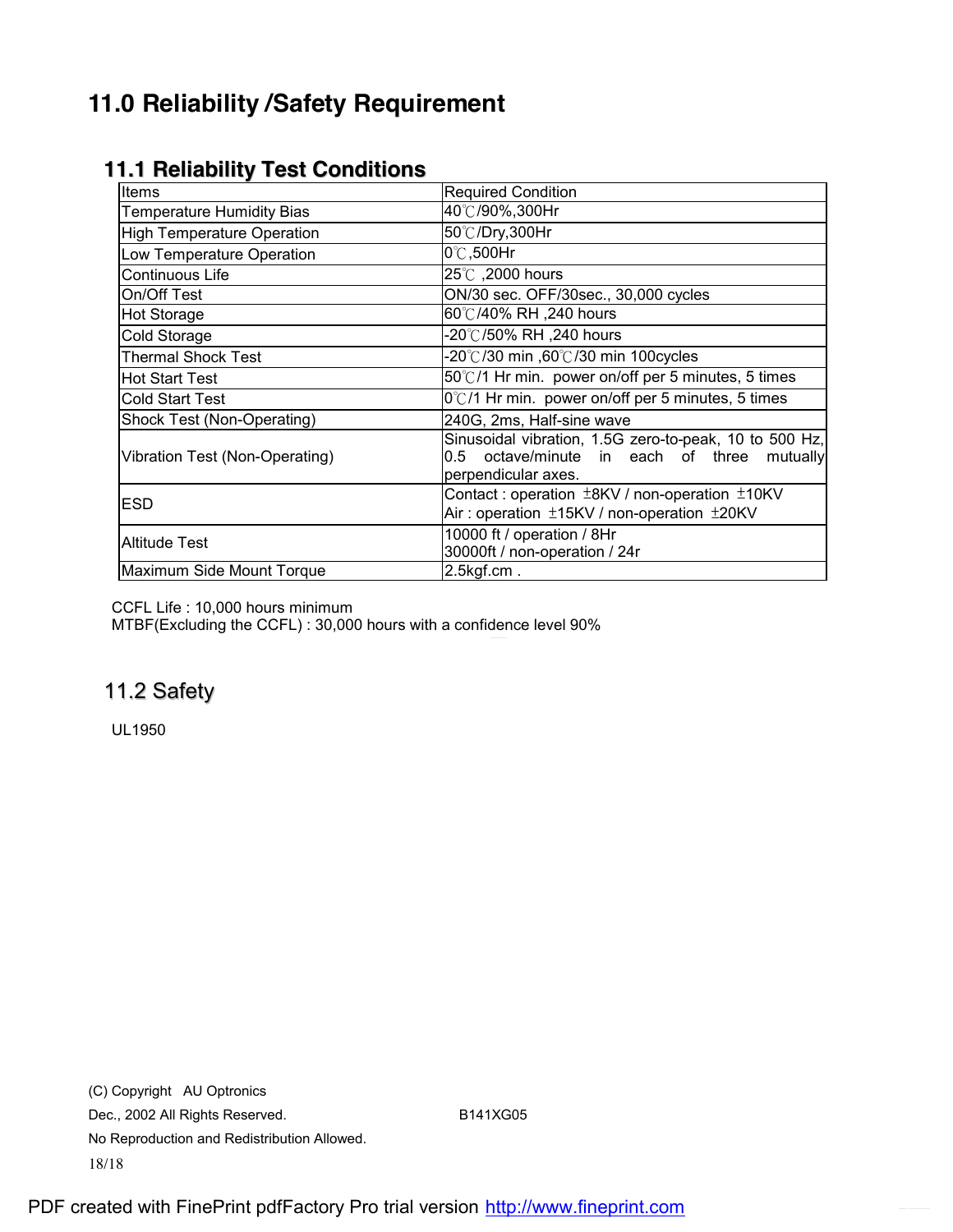## 12.0 Packing dimension



(C) Copyright AU Optronics Dec., 2002 All Rights Reserved. B141XG05 No Reproduction and Redistribution Allowed. 19/19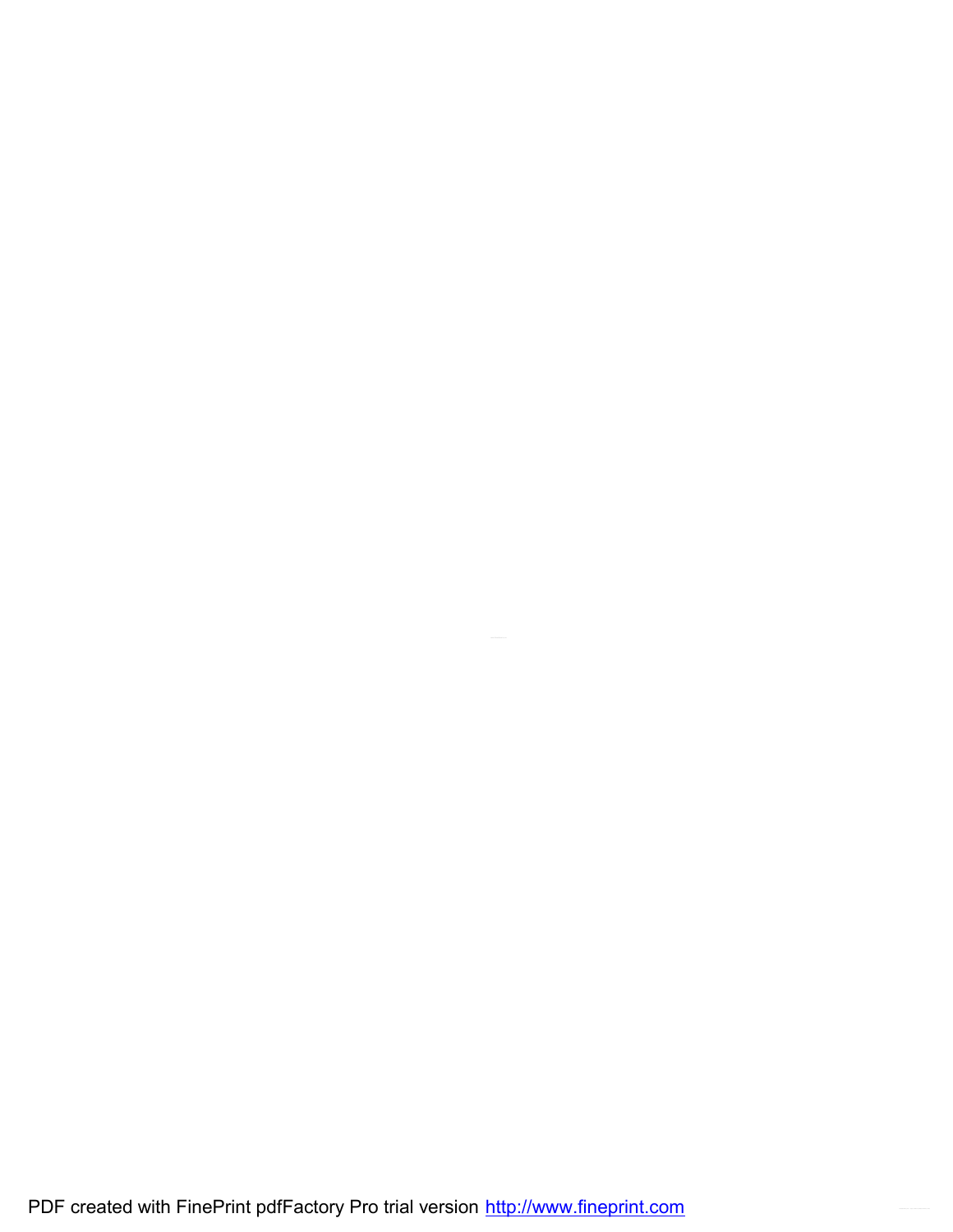# **13.0 Mechanical Characteristics**



## **13.1 LCM Outline dimension (Front View)**

(C) Copyright AU Optronics Dec., 2002 All Rights Reserved. B141XG05 No Reproduction and Redistribution Allowed. 21/21

Fig 1 LCM outline dimensions (Front view)

-UL AWM10267 2KVAC<br>AWG26,COLOR:PINK